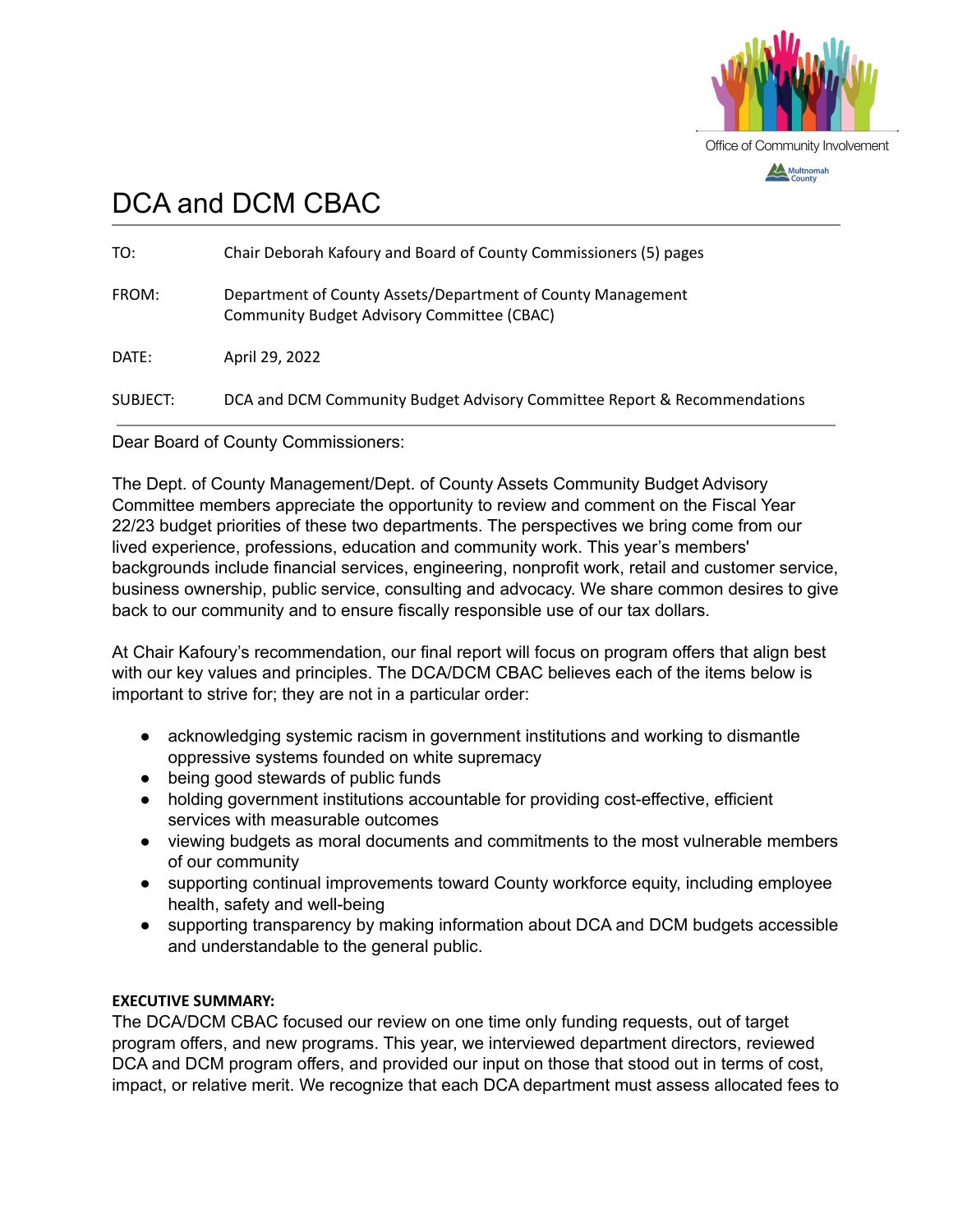external facing departments to fund the work of the County; however, this year we did not focus on allocated costs. This year was unusual in that the Chair did not constrain department budgets; the County was in a better position financially than recent years, thanks to federal American Rescue Plan funding and increased revenues from the business tax.

This committee recommends prioritizing the program offers that address the high workforce vacancy rate, worker safety, procurement and contracting efficiencies, disadvantaged contractor capacity building, and deferred facilities maintenance.

#### **PROCESS:**

The DCA/DCM CBAC began the year with DCA/DCM staff and management reviewing outcomes from Fiscal Year 2021/22, particularly results from programs we had recommended prioritizing last year, such as the College to County intern program, a new Human Resources communication position, hiring a digital access coordinator and three information technology upgrade projects. We were pleased to learn these programs had been implemented successfully.

To prepare for this year's meetings, CBAC members submitted questions to County leaders, asking them to describe outcomes and challenges from the current fiscal year and priorities for the coming fiscal year. The majority of the interviews occurred prior to Fiscal Year 22/23 budget submissions. The team met with the following County leaders:

- Serena Cruz, Chief Operating Officer
- Tracey Massey, DCA Director and Chief Information Officer
- Travis Graves, Deputy Chief Operating Officer
- Dan Zalkow, DCA Facilities and Property Management **Director**
- Estelle Norris, DCM Equity Manager
- Eric Arellano, Chief Financial Officer
- Shelly Kent, Interim HR Director
- Barry Smith, Central Purchasing Manager

#### **EMERGING ISSUES & CHANGES:**

Several themes emerged from our discussions with County leaders. We heard that COVID pandemic response continued to challenge the County's systems and workforce. Departments were in their second year of embedding Workforce Equity Strategic Plan elements into budget preparation, conducting training and looking to next turn an equity lens on developing performance measures. As some capital projects were due to wrap up, such as the Behavioral Health Resource Center, planning for others, such as the Gresham flagship library and Earthquake Ready Burnside Bridge was just beginning.

*Members: Co Chairs: Karen Williams, Moses Ross Members: Nick Prelosky, Heather Berry, Kent Zook, Shani Harris-Bagwell, and Ben Brady Staff: Lisa Whedon (DCA), Debra Anderson(DCM), and Matt Moline (DCM)* 2 | Page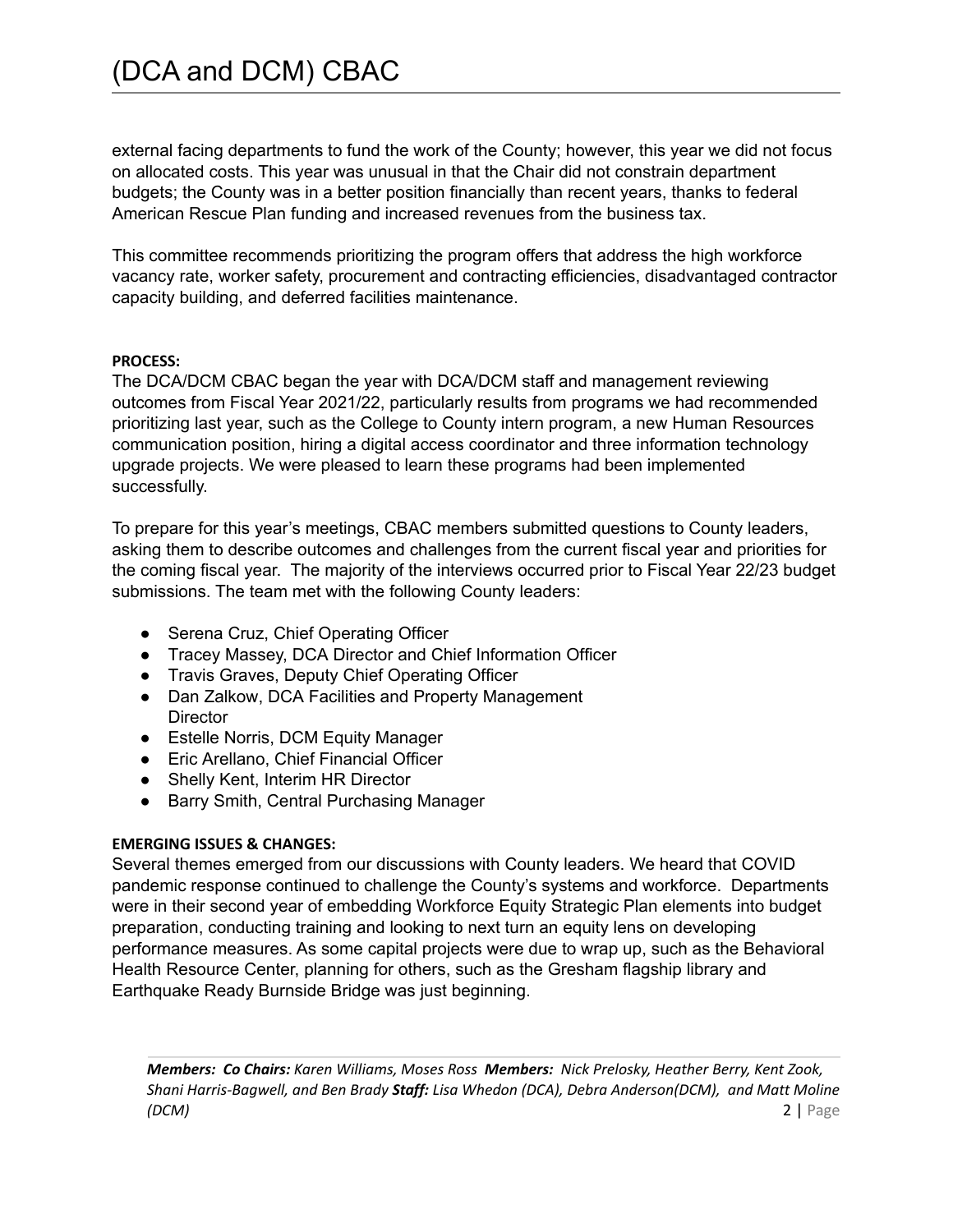Other themes we heard across multiple presentations:

- 1. The County is experiencing a serious labor shortage up to a 10% vacancy rate. Several program offers would respond to DCA and DCM needs to expand recruitment, engage in succession planning and improve agility and responsiveness to other departments.
- 2. The County is making efforts to improve racial equity in contracting, through use of the Construction Diversity Equity Fund, building capacity and outreach to businesses owned by Black, Indigenous and people of color beyond those businesses registered with the state Certification Office for Business Inclusion and Diversity.
- 3. COVID, delayed information technology improvements and the last several years' staffing reductions have led to slow response times in procurement and contracting. This is doubly problematic because the needs of the Joint Office of Homeless Services and other facilities projects have gone up.
- 4. The County has not been able to keep up with the safety needs of employees and community members, particularly around treatment centers and libraries. Property damage continues to be a challenge, though to a lesser extent than in 2020.
- 5. Some DCA and DCM efforts to support workforce equity are stymied for lack of staff to measure and track improvements and outcomes.

# **PROGRAM OFFER RECOMMENDATIONS:**

The DCA/DCM CBAC recommends the following program offers as those we feel best meet the needs of the County workforce and the community. We recommend prioritizing the program offers that target the high workforce vacancy rate, worker safety, procurement and contracting efficiencies, building disadvantaged contractor capacity, and deferred facilities maintenance.

# **Department of County Assets Program Offers**

*Program Offer 78003 Workplace Security*: We recommend this program center employee and community member safety rather than focusing on policing, enforcement and security.

*Program Offer 78101B Business Systems Team Procurement & Contracting Positions*

*Program Offer 78200B Facilities Administration Position*

*Program Offer 78203B Facilities Client Services-Transition to Electric Powered Landscaping:* CBAC supports this program offer in the interest of worker health and pollution reduction. We had some concerns about the cost of new electric equipment being borne by landscaping

*Members: Co Chairs: Karen Williams, Moses Ross Members: Nick Prelosky, Heather Berry, Kent Zook, Shani Harris-Bagwell, and Ben Brady Staff: Lisa Whedon (DCA), Debra Anderson(DCM), and Matt Moline (DCM)* 3 | Page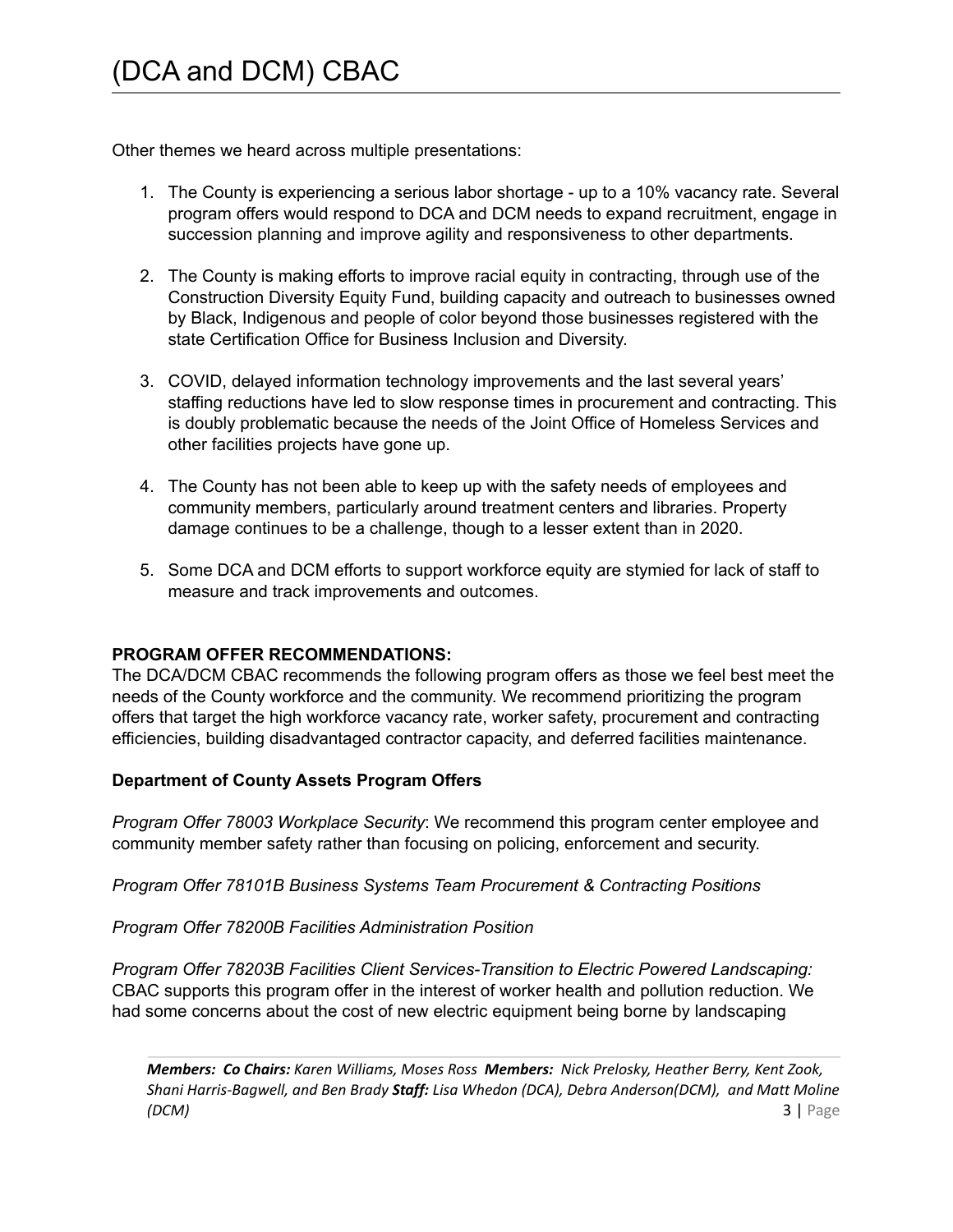contractors. We also recommend a training and instruction program about the new equipment in multiple languages.

*Program Offer 78233B Justice Center Bus Duct Replacement:* We recognize the importance, urgency and safety aspects of this work while noting the relatively high cost. Given that the project is designed and ready to move to the construction phase, and that the City of Portland has committed to their share of the overall project costs, the CBAC recommends this expenditure.

*Program Offer 78235 Walnut Park Renovation:* We recommend this program offer, but with some reservations. We would like to see more assurance that current and past community members will be engaged in the decisions about how this property is ultimately used. Given the displacement of Black community members from this neighborhood, we recommend that any affordable or low-income housing prioritize Black families displaced by gentrification. We recommend strong coordination with Metro to implement these strategies and plans, particularly around housing, shelter space and homelessness services.

*78301F, G, H Information Technology Replacements and Upgrades:* We generally support what appear to be necessary investments in the efficiency and reliability of County software and database systems. However, we repeat our recommendation from last year that the County work to identify a stable, in-target source of funding for software and system replacements so that one-time and out-of-target funds are more available for new programs and pilot projects.

# **Department of County Management Program Offers**

### *72005B Finance and Risk Management Purchasing MultCo Marketplace Contracts+ Optimization*

*72008B FRM Motor Vehicle Tax:* We recommend this position as it would appear to bring substantial additional revenue from rental tax compliance. We also see this as a fairness issue that compliant businesses are not subsidizing those who are not complying with their tax responsibilities.

*72044B Regional Construction Workforce Diversity Funder Collaborative*

*72005C FRM Construction Diversity and Equity Add - Program Specialist*

*72017B Recruiter Training and Capacity Building*

*72051 Central HR - College to County Interns:* This program appears to support workforce equity by better reflecting the community the County serves and provides leadership opportunities and experience to disadvantaged students.

*Members: Co Chairs: Karen Williams, Moses Ross Members: Nick Prelosky, Heather Berry, Kent Zook, Shani Harris-Bagwell, and Ben Brady Staff: Lisa Whedon (DCA), Debra Anderson(DCM), and Matt Moline (DCM)* 4 | Page